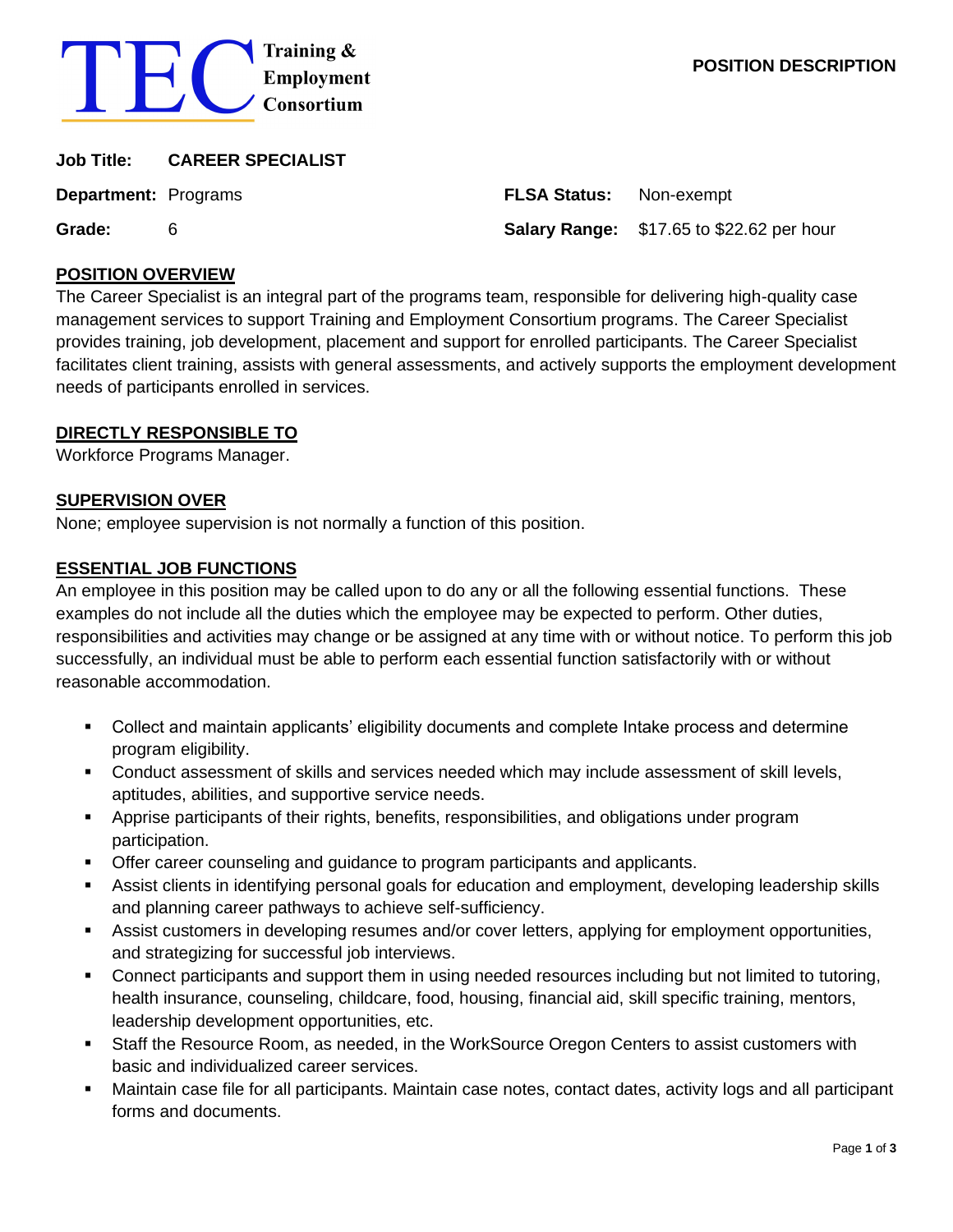- **■** Maintain contact with participants placed in employment and provide follow-up services to ensure job retention and the elimination of barriers that may impede job retention.
- **•** Promote program objectives through public presentations and other public relations activities, including social media; examples are making presentations to community organizations such as Rotary Clubs, Kiwanis or business networking groups to promote TEC programs and services.
- Maintain a working and current knowledge of TEC policies and procedures as well as community resources, and services available through the WorkSource Oregon system.
- **E** Establish and maintain relationships with potential partners and seek collaborative opportunities which support TEC's mission.
- Maintain the integrity and confidentiality of data including, but not limited to, customers, employee, financial and TEC business data.

# **MINIMUM QUALIFICATIONS**

- High school diploma or equivalent and eighteen (18) months of full-time experience that exhibits the candidate's ability to effectively perform the duties and tasks related to this position, or any satisfactory equivalent combination of education and experience which ensures the ability to perform the essential duties of the position.
- Knowledge of the communities being served, with knowledge and understanding of local needs and resources.
- Ability to communicate with a variety of individuals from various socioeconomic, ethnic, and cultural backgrounds.
- Proficiency in Microsoft Office Suite, especially Word and Excel, and database software in performing work assignments.
- Ability to administer various tests & assessments.
- Ability to identify socioeconomic, physical, mental, behavioral, cultural, language, and other barriers to employment.
- Ability to develop an approach to mitigate/reduce potential and real barriers to program participation.
- Ability to apply motivational techniques.
- Ability to establish and maintain cooperative working relationships with other TEC employees, clients, employers, representatives from outside agencies, and the public.
- Ability to work well in teams and independently.
- Ability to multi-task, set priorities, and have high level of organization
- Ability to express ideas clearly and concisely, both orally and in writing.
- Ability to maintain confidentiality of information.

# **WORK ENVIRONMENT AND PHYSICAL DEMANDS**

Primarily indoors with heating and cooling regulated in a standard office environment; may be exposed to extreme weather conditions when traveling to training, meetings, or between work sites. May be required to work overtime if need arises. Usual working hours are 8:00 a.m. to 5:00 p.m., Monday through Friday. May be required to travel out of town with overnight stays.

Individual will have extended periods of sitting, talking and hearing. May need to bend, stoop and stretch for purposes of filing. Light lifting may be necessary for purposes of stocking supplies.

### **SPECIAL REQUIREMENTS**

■ Must pass a criminal history background investigation however, a conviction of a crime may not necessarily disqualify an individual from this position.